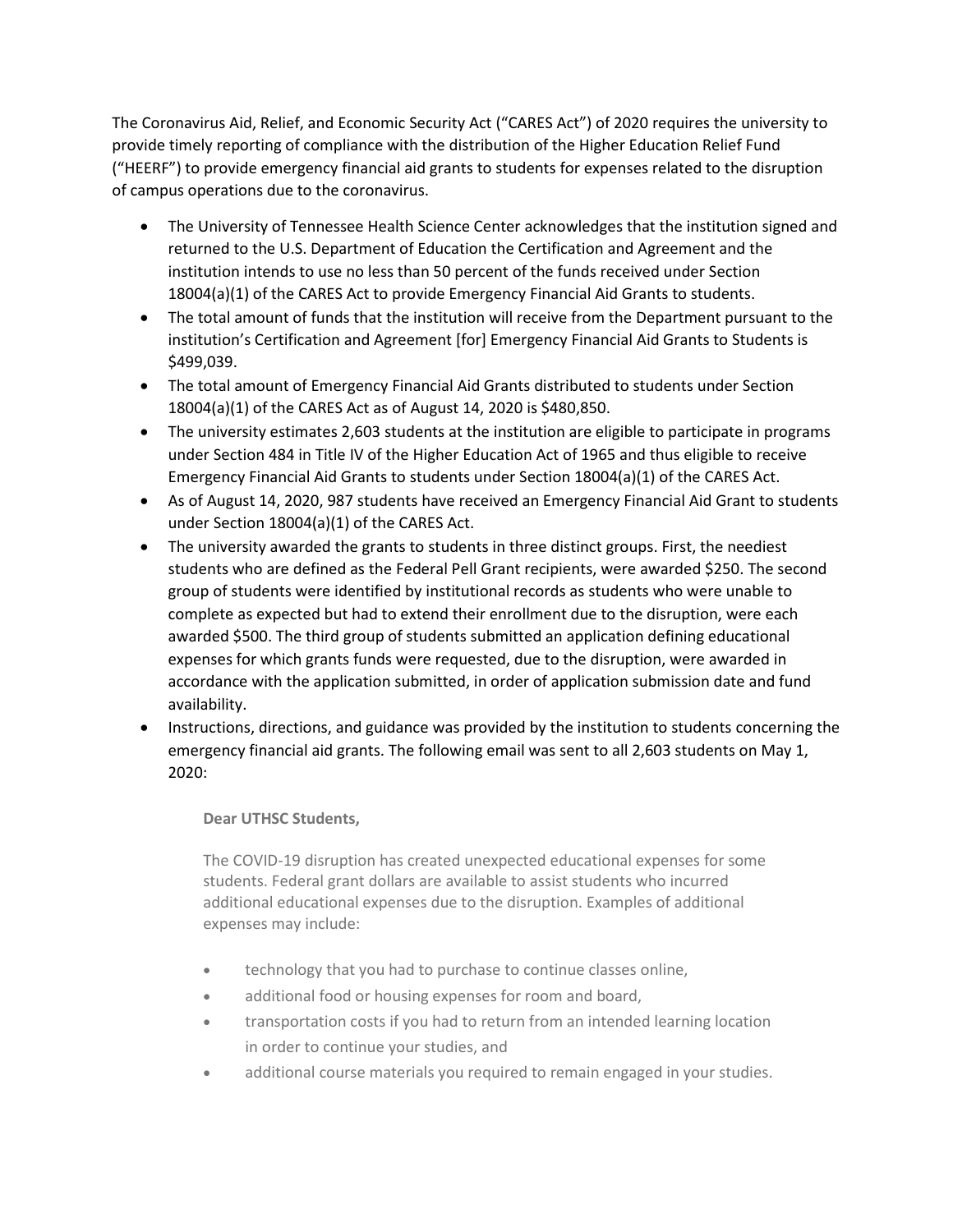The federal grants are cash grants to students, focused on helping you now. These grants do not require repayment. Federal guidance has defined that the grants are not estimated financial assistance and will not affect other financial aid you've received this year. The federal emergency grant amount may exceed your cost of attendance.

You may submit a one-time application for the federal grant to assist with the educational expenses you incurred. Be prepared to identify the type of expense and the amount. Applications will be reviewed weekly. Depending upon the situation, we might ask you for additional information or documentation.

To apply for the federal student grants, go to **Banner Self-Service > Financial Aid > Surveys > Emergency Student Grant Application**. Applications will be reviewed weekly and grant notifications will be sent to UTHSC emails.

Only students who completed a 2019-2020 Free Application for Federal Student Aid (FAFSA) and demonstrated eligibility for federal student aid are qualified for the federal student grants. UTHSC is reviewing federal guidance carefully and working quickly to award the grants to qualifying students with eligible expenses.

If you are awarded a federal student grant, it will come to you through your student account (direct deposit). However, if you currently have a balance due on your student account, the emergency grant will not be applied towards those charges. Any student with a balance due will receive their awarded federal student grant by check which will be sent to their current mailing address.

If you have questions, please contact Financial Aid at **[onestop@uthsc.edu](mailto:onestop@uthsc.edu) or 901.448.7703**.

Sincerely,

**Darrylinn D. Todd, Ed. D** Associate Vice Chancellor Enrollment Management University of Tennessee Health Science Center

- The online application was available to students via the Banner Self-Service student portal:
	- https://banner.uthsc.edu/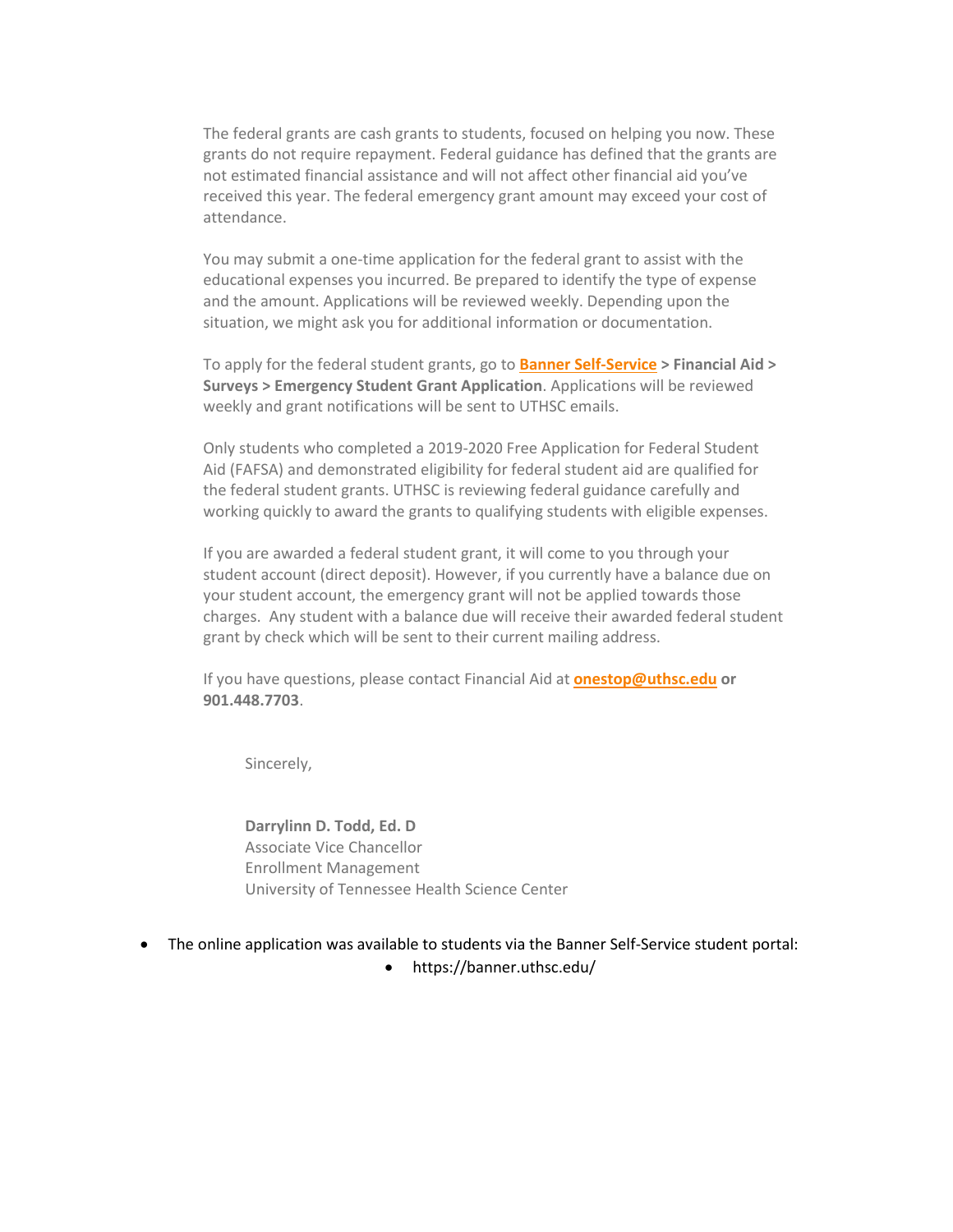## THE UNIVERSITY OF TENNESSEE HEALTH SCIENCE CENTER

| <b>Banner Production</b>                                                                                                                                                                                                                                                               |  |
|----------------------------------------------------------------------------------------------------------------------------------------------------------------------------------------------------------------------------------------------------------------------------------------|--|
| As of Monday, Jan. 27, 2020, logging in to Banner will require use of<br>Duo two-factor authentication. This is the same Duo you are already<br>"using when logging in to Office 365 and other UT systems and will<br>look and work the same. Visit https://uthsc.edu/its/information- |  |
| security/duo/ or contact the Help Desk (901.448.2222/800.413.7830<br>or helpdesk@uthsc.edu) if you need assistance with Duo.                                                                                                                                                           |  |
|                                                                                                                                                                                                                                                                                        |  |
| P Forget your password?<br>? Need help signing in?                                                                                                                                                                                                                                     |  |
|                                                                                                                                                                                                                                                                                        |  |

| <b>Personal Information Student Financial Aid One Stop Shop</b> |  |  |  |
|-----------------------------------------------------------------|--|--|--|
|-----------------------------------------------------------------|--|--|--|

| Search |  |
|--------|--|
|        |  |

# **Financial Aid**

| New Student Dental Insurance Available Now!<br>Find out more information about a new student dental insurance plan. |
|---------------------------------------------------------------------------------------------------------------------|
| Eligibility<br>Financial Aid Holds, Required Documents, Satisfactory Academic Progress                              |
| Financial Aid Award<br><b>Review Current and Previous Financial Aid Award Notifications</b>                         |
| Important Information to Review<br>Policies, Rights & Responsiblities, and Staff                                    |
| Surveys<br>Olease review to omplete                                                                                 |
| E-Mail Financial Aid                                                                                                |
| FinAid 9 SS                                                                                                         |

**RELEASE: 8.9.1** 

© 2020 Ellucian Company L.P. and its affiliates.

Personal Information Student Financial Aid One Stop Shop

Search

 $\boxed{60}$ 

RETURN TO MENU SITE MAP HELP EXIT

## **Scholarship Application**

Tonce you submit any survey it will no longer show available. However, if you would like to make changes to a recently submitted survey, please email<br>fao@uthsc.edu.

• Emergency Student Grant Application

. Please click on the above to start your application to submit a request for emergency financial aid funds.

By completing and submitting this application, I certify that all information is accurate to the best of my knowledge.

I understand that applications are reviewed weekly and I will receive a response to my UTHSC email.

I certify that if awarded the emergency federal grant funds, I will use the dollars only for educational expenses incurred due to the COVID-19 disruption, as reported on my application.

#### RELEASE: 8.7

© 2020 Ellucian Company L.P. and its affiliates.